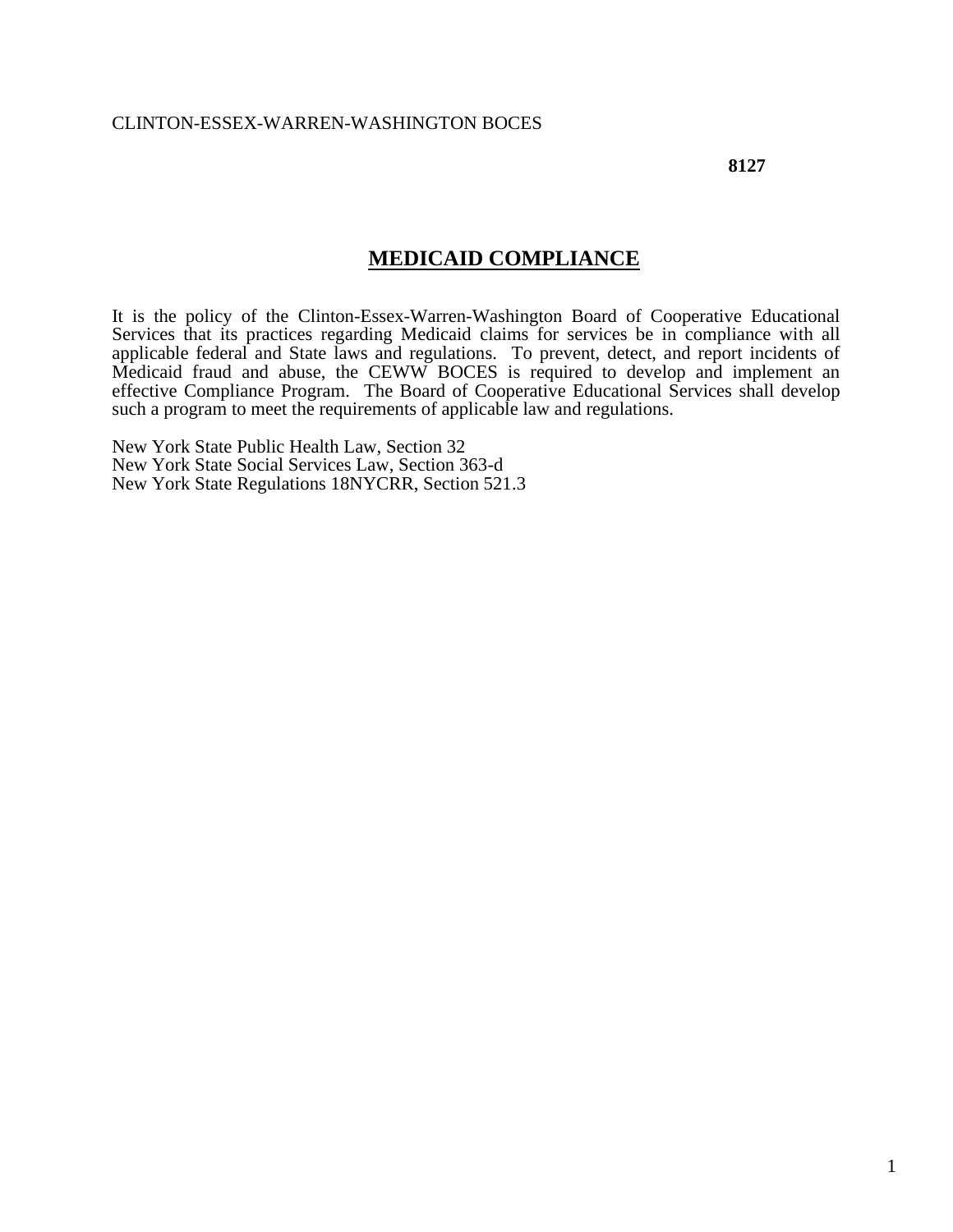#### **CLINTON-ESSEX-WARREN-WASHINGTON BOCES MEDICAID COMPLIANCE PROGRAM CODE OF CONDUCT**

In a *Medicaid in Education Alert* dated February 21, 2007, from the New York State Office of the Medicaid Inspector General, the following was stated:

*. . . Effective immediately, no Medicaid claims should be submitted for payment, regardless of the service periods, which do not comply with the requirements contained in the letter* [from the NYS Education Department entitled *Medicaid Reimbursement Billing Requirements]. Failure to comply with these requirements will put such claims at risk for disallowances as well as the U.S. Department of Justice potentially charging federal False Claims Act violations against the school district, county or 4201 school. False Claims Act penalties range from a minimum, of \$5,500 to \$11,000 "per claim" in addition to three times the amount of each claim as well as attorneys' fees and costs.* 

The School District has an obligation to exercise diligence, care, and integrity when submitting Medicaid claims for payment for services rendered. Honest, fair, and accurate billing practices shall be maintained.

Employees, non-employees and contractors involved in the provision of, or claiming Federal Medicaid financial compensation or reimbursement for, school and preschool supportive health services are required to conform their conduct to the governing Federal and State statutes and regulations. Failure to do so may result in adverse consequences to them.

Medicaid claims shall be submitted only for necessary services provided, as supported by appropriate documentation. Billings should not be duplicated to create overpayment. Proper and timely documentation of services provided must be maintained. Claims will be considered only when such documentation is maintained and available for review.

Compensation for any employee or service provider shall not include any financial incentive to make claims. No employee or service provider will knowingly and willfully offer, pay, solicit or receive any remuneration, directly or indirectly, in return for referrals or to induce referrals, or to arrange for or recommend goods, facilities, services or items for which payment may be made under the Medicaid program.

Services will not be billed unless the provider has certified that the services were provided and appropriate documentation completed in compliance with Federal and State laws, regulations, and School District guidelines.

When a provider submits such certification, the provider is certifying that there is supporting documentation to support the claim and that: (1) all services reported were personally provided or personally supervised; (2) such services were necessary and appropriate; and (3) the rendering of such services, the coding or charging for these services, and the documentation of such services have all been performed in accordance with Federal and State laws and regulations and School District guidelines.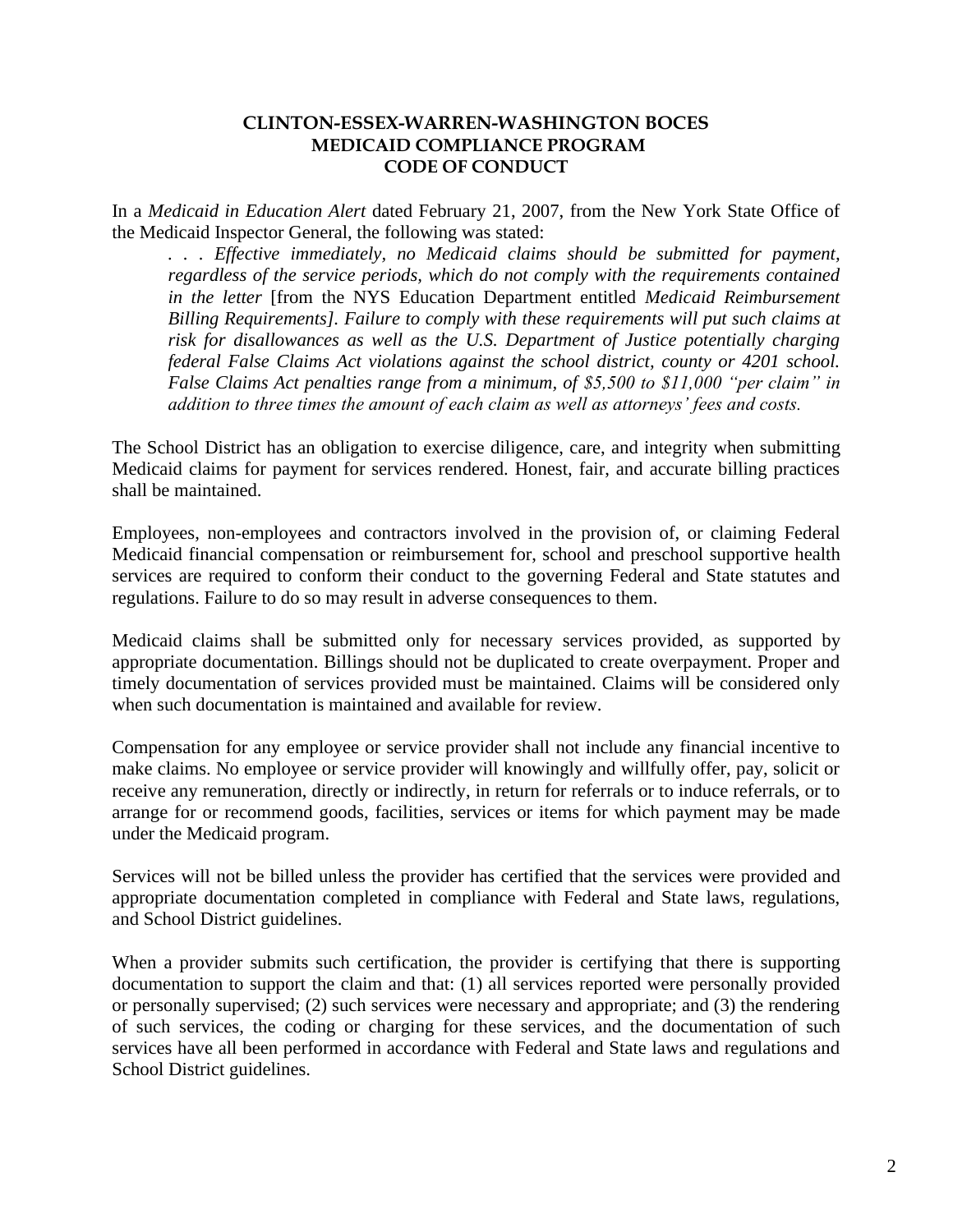Speech services may not be billed unless those services are provided by a licensed speech pathologist or provided under the direct supervision of a qualified speech pathologist. Any individuals working under the direction of a qualified speech pathologist must be given contact information to enable them to directly contact the supervising speech pathologist as needed during treatment.

Transportation may not be billed unless the provider can clearly document the child's attendance on the vehicle for eligible services on the specific day being billed.

Counseling services may not be billed unless provided by a professional whose credentials allow that same service outside of school.

The School District will attempt to ensure that all claims for services are accurate, properly documented, and correctly identify the services performed or provided.

All employees and service providers are required to report suspected fraud or abuse or other noncompliance problems. Failure to report suspected problems, assisting or participating in fraud, abuse or other non-compliant behavior, or encouraging, directing, permitting or facilitating such activities whether actively or passively will result in disciplinary action.

Suspected fraud, abuse or other non-compliance problems must be reported to the immediate supervisor, unless the immediate supervisor is suspected of being involved in the issue. In that case, the report should be made to the next higher-level supervisor not suspected of being involved. If the supervisor is not available, the report should be made to the next higher-level supervisor. If the suspected violation is on an organization-wide level or by the administration, the report should be made to the President of the Board of Cooperative Educational Services.

Monies obtained from any Federal or State funded healthcare program that clearly represents overpayments are monies which must be returned promptly

# **SCHOOL DISTRICT COMPLIANCE OFFICER**

Responsibility for monitoring the School District's Compliance Program shall be vested in the Director of Special Education, Clinton-Essex-Warren-Washington BOCES, P.O. Box 455, Plattsburgh, NY 12901, 518-561-0100, ext. 290.

The duties of the Compliance Officer shall include, but not be limited to:

- a) overseeing and monitoring compliance activities;
- b) reporting regularly to the Superintendent and periodically to the; Board of Cooperative Educational Services
- c) establishing procedures to improve efficiency and to reduce vulnerability to fraud, abuse and waste;
- d) ensuring that the Compliance Program is implemented and evaluated periodically;
- e) developing, coordinating, and participating in a multifaceted educational and training program that focuses on elements of the Compliance Program, and seeks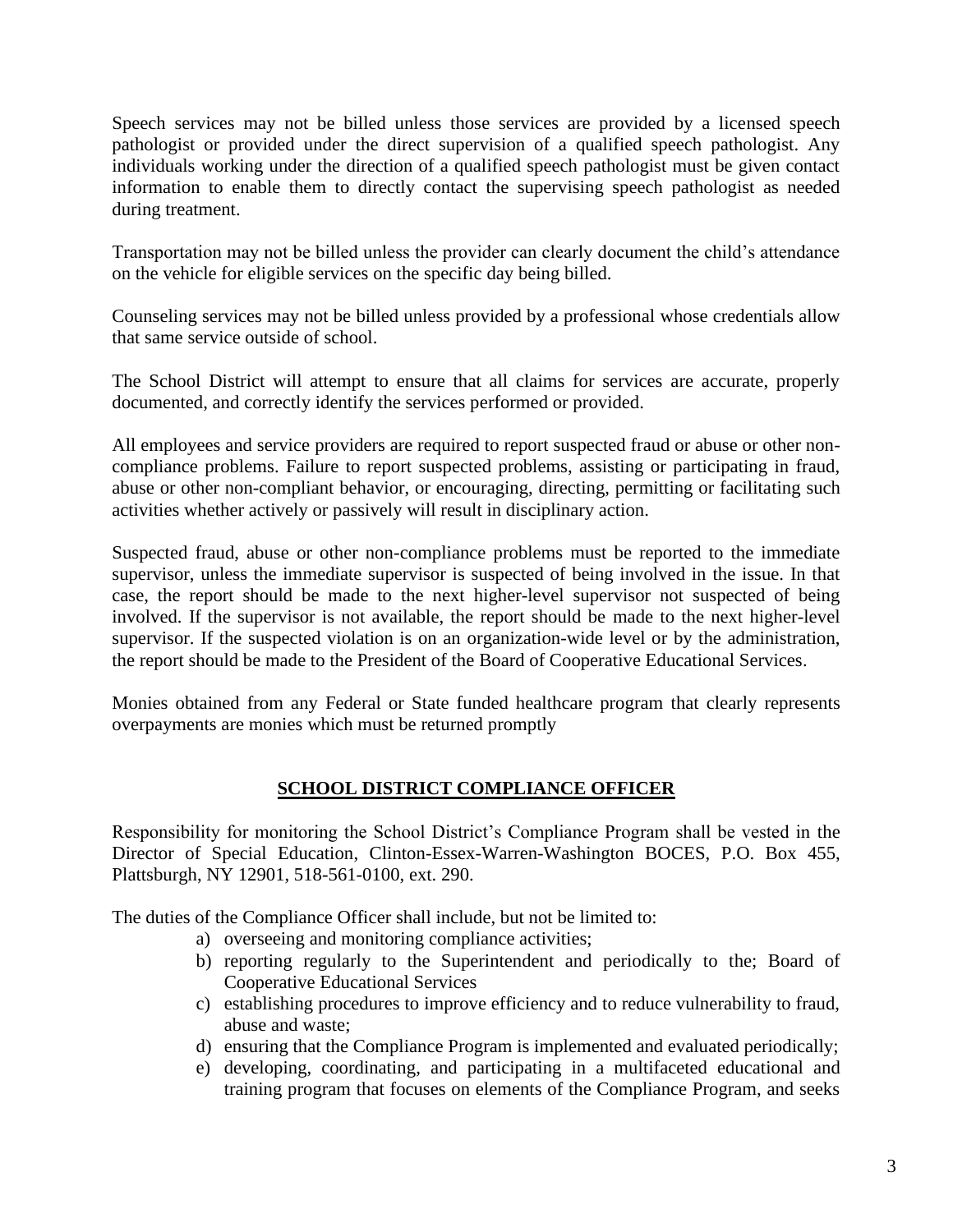to ensure that all appropriate employees and service providers, administrators and Board of Cooperative Educational Services members are knowledgeable of, and compliant with, pertinent Federal and State requirements;

- f) educational and training programs shall occur periodically and shall be made a part of the orientation for any new employee, service provider, administrator, and Board of Cooperative Educational Services member;
- g) coordinating internal and external auditing of all compliance requirements on a periodic basis;
- h) establishing and administering a reporting system that is available to report any suspected illegal conduct or other conduct that violates applicable law, regulation, or School District guidelines;
- i) developing and publishing notices that encourage the reporting of all suspected fraud and other improprieties without fear of retaliation;
- j) investigating any report or allegation concerning possible unethical or improper business practices and monitoring subsequent action and compliance;
- k) monitoring any and all fraud alerts issued by the Office of the Medicaid Inspector General;
- l) monitoring the website of the Office of the Medicaid Inspector General for Compliance Program guidelines, including any Compliance Program template, and revising the School District's Compliance Program if necessary; and
- m) during the month of December of every school year certify, using a form provided by the Office of the Medicaid Inspector General on its website if one is available, that an effective compliance program meeting the requirements of the regulations is in place.

## **STATE COMPLIANCE OFFICER**

- 1. Any employee who believes that any practice or billing procedure related to Medicaid reimbursement of school or preschool supportive health services is inappropriate, may send information concerning such practice or billing procedure in writing to the State Compliance Officer by U.S. mail, courier service, e-mail or facsimile transmission. The address, phone numbers, and fax number of the State Compliance Officer are: Rose Firestein, Medicaid State Compliance Officer, New York State Department of Health, Office of General Counsel, 90 Church Street, 4<sup>th</sup> Floor, New York, NY 10007, [ref01@health.state.ny.us.](mailto:ref01@health.state.ny.us) Disclosure may be made anonymously. Any verbal communication of any such allegation will not be sufficient to require any further action to be initiated under the Confidential Disclosure Policy procedures set forth below.
- 2. The State Compliance Officer will send any disclosures to the relevant State agency and to the implicated local school district, if any. If the State Compliance Officer is aware of the employee's identity, it will not be revealed to any other person without the employee's written consent, provided by U.S. mail, courier service, e-mail or facsimile transmission.
- 3. The relevant State agencies and the School District shall undertake a review of the practice described in the disclosure without attempting to uncover the identity of the complaining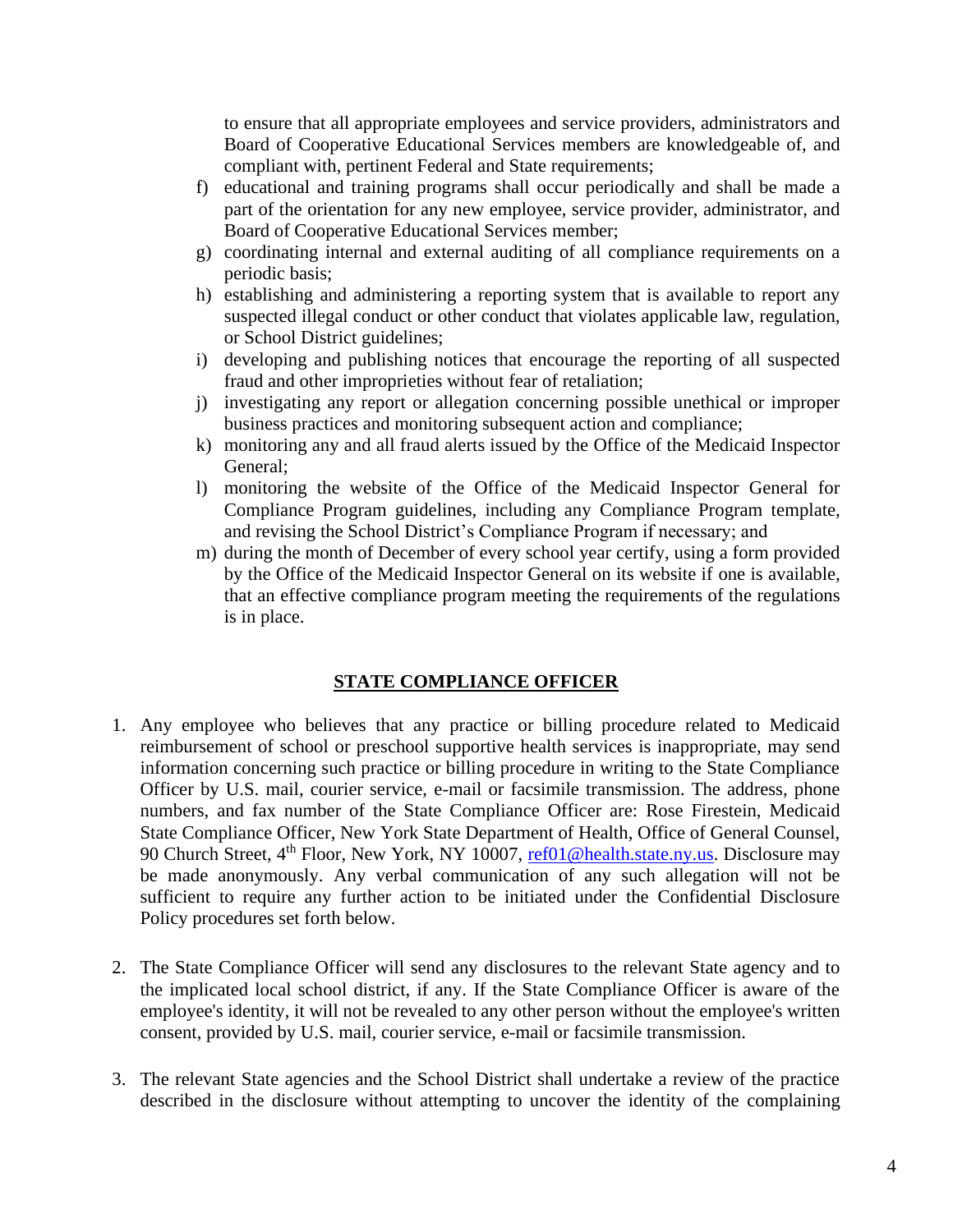employee and shall determine: (a) whether the allegations are credible, (b) whether any Federal or State statute, regulation or policy pertaining to any practice or billing procedure related to Medicaid reimbursement of school or preschool supportive health services has been violated, and (c) whether any such violation is systemic or was limited to one or a small number of cases.

- 4. The relevant State agencies and the School District shall address any violation found during the review, whether systemic or limited, in a manner designed to avoid a similar violation in the future and to remedy the effect of the violation in the cases in which it was found to have occurred. If the review determines the violation was systemic, the relevant State agencies and the School District shall take all steps necessary to identify the cases in which the violation occurred and then to remedy the effect of the violation in those cases.
- 5. Within 90 days of receiving notice from the State Compliance Officer of the information provided by an employee, the relevant State agencies and the School District shall: (a) complete the review of such allegations and any remedial plan required as a result of such review and (b) provide to the State Compliance Officer a written description of the review, the remedial plan and all actions taken pursuant to such plan. In the event the relevant State agencies and the School District determine the allegations are not credible, the written response shall describe the bases for such determination. The written document shall identify the individual(s) at the relevant State agencies and the School District who were responsible for approving the review, the remedial plan and all action taken pursuant to such plan, including the name, job title, telephone number, mailing address, e-mail address and fax number of the person(s) who took such action.
- 6. If the State Compliance Officer is not satisfied with the review, the remedial plan, or the actions taken pursuant to such plan, the State Compliance Officer may discuss the matter with the relevant State agencies and the School District to resolve these concerns. In addition, the State Compliance Officer may request that the Audit Unit of Department of Health's Division of Administration undertake an audit to determine: (a) whether a violation occurred; (b) whether any such violation has been remedied; and (c) whether the remedial action is sufficient to prevent similar violations in the future.
- 7. In the event the employee's identity becomes known to a State agency or the School District, or to an employee of such agency or School District, no adverse employment action of any type shall be taken against such employee because information was provided to the State Compliance Officer or to a person conducting a review of the disclosure.
- 8. The relevant State agencies and the School District shall include in every training any of them provides (a) a description of the Confidential Disclosure Policy procedures described above; (b) the name, mailing address, e-mail address and fax number of the State Compliance Officer and School District Compliance Officer; and (c) an assurance that no adverse employment action of any type will be taken against an employee because information was provided to the State Compliance Officer and School District or to a person conducting a review concerning alleged inappropriate practices or billing procedures related to Medicaid reimbursement of school or preschool supportive health services.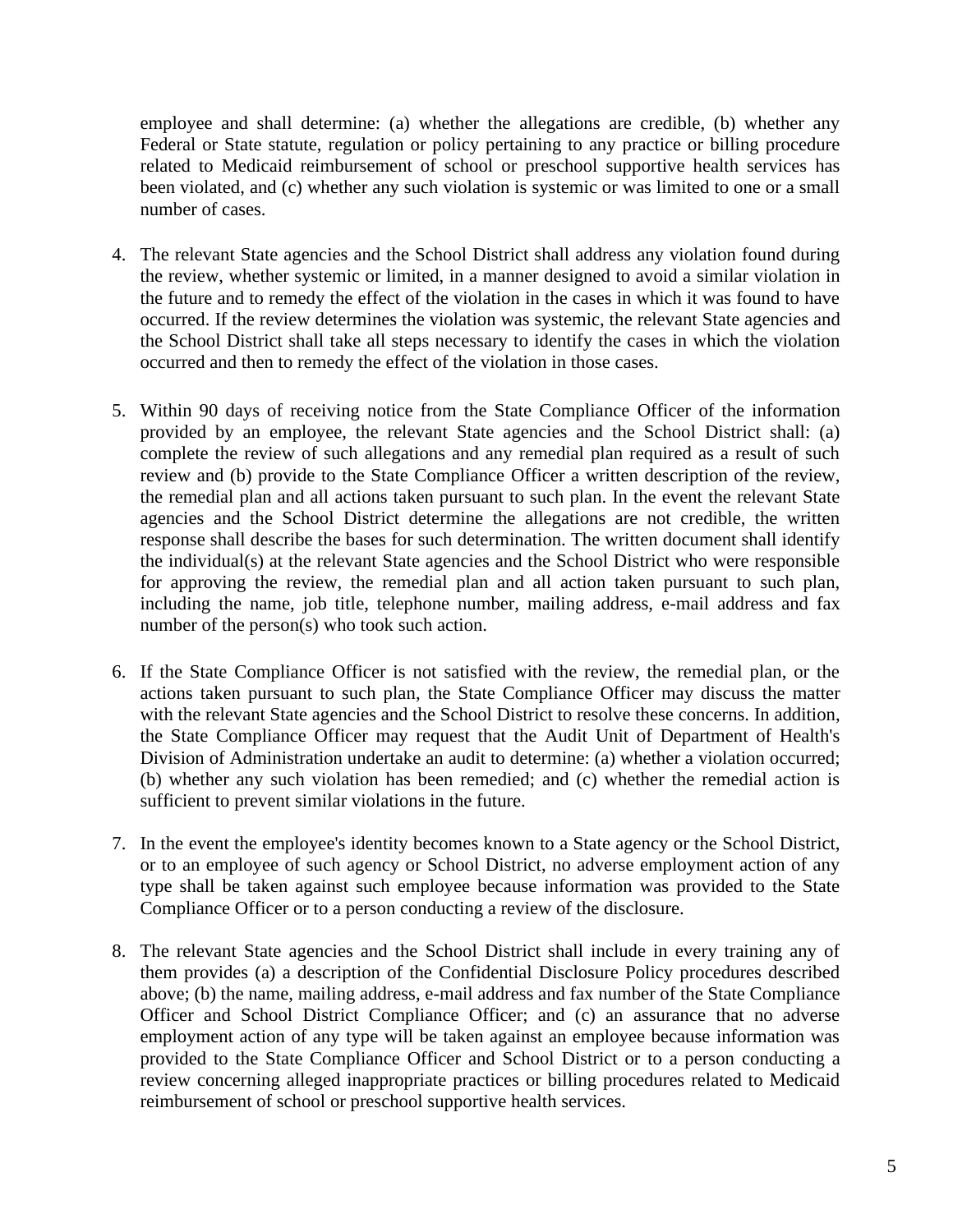## **EDUCATION AND TRAINING**

The School District's Compliance Program requires compliance and ethics training for all employees and service providers associated with Medicaid services and claims. This training will emphasize the School District's commitment to compliance with all Federal and State laws, regulations, and guidelines. This training will be conducted on an annual basis to ensure all such employees and service providers fully comprehend the implications of failing to comply with the School District's Compliance Program.

Mandatory training will include compliance, prevention of fraud and abuse, whistleblower protections, ethical standards, confidentiality, and conflicts of interest. All affected employees and service providers must attend an initial training session following hire and participate in ongoing, routine training sessions thereafter as required. As new developments or concerns arise, the Compliance Officer may require additional training sessions.

All compliance training must be documented. The Compliance Officer will maintain all such documentation signed by those attending any training session. All affected employees and service providers must sign an Acknowledgement Form at initial training, and thereafter when any updates of those documents are received.

Education and training will cover the School District's Compliance Program and will reinforce the requirement that strict compliance with the Compliance Program is a condition of employment. Employees will be informed that failure to comply with the Compliance Program may result in disciplinary action up to and including termination.

In addition to compliance and ethics training, the need for periodic continuing education, which may be required by law or regulations, will be provided for affected personnel. The School District will post in common work areas and other prominent places a notice reminding all affected individuals of the School District's commitment to compliance with all Federal and State laws and regulations regarding Medicaid claims and services.

## **COMMUNICATION - ACCESS TO COMPLIANCE OFFICER**

An open line of communication between employees and the Compliance Officer is critical to the successful implementation and operation of the Compliance Program. Accordingly, there is an open-door, confidential, complete anonymity, non-retribution assurance to all employees, service providers administrators, and Board of Cooperative Educational Services members to encourage good faith reporting of potential compliance issues.

Reports that suggest violations of the Compliance Program will be maintained by the Compliance Officer in a log and will be investigated promptly by the Compliance Officer to determine their validity. The Compliance Officer will report the findings to the Superintendent and Board of Cooperative Educational Services for possible further investigation of and possible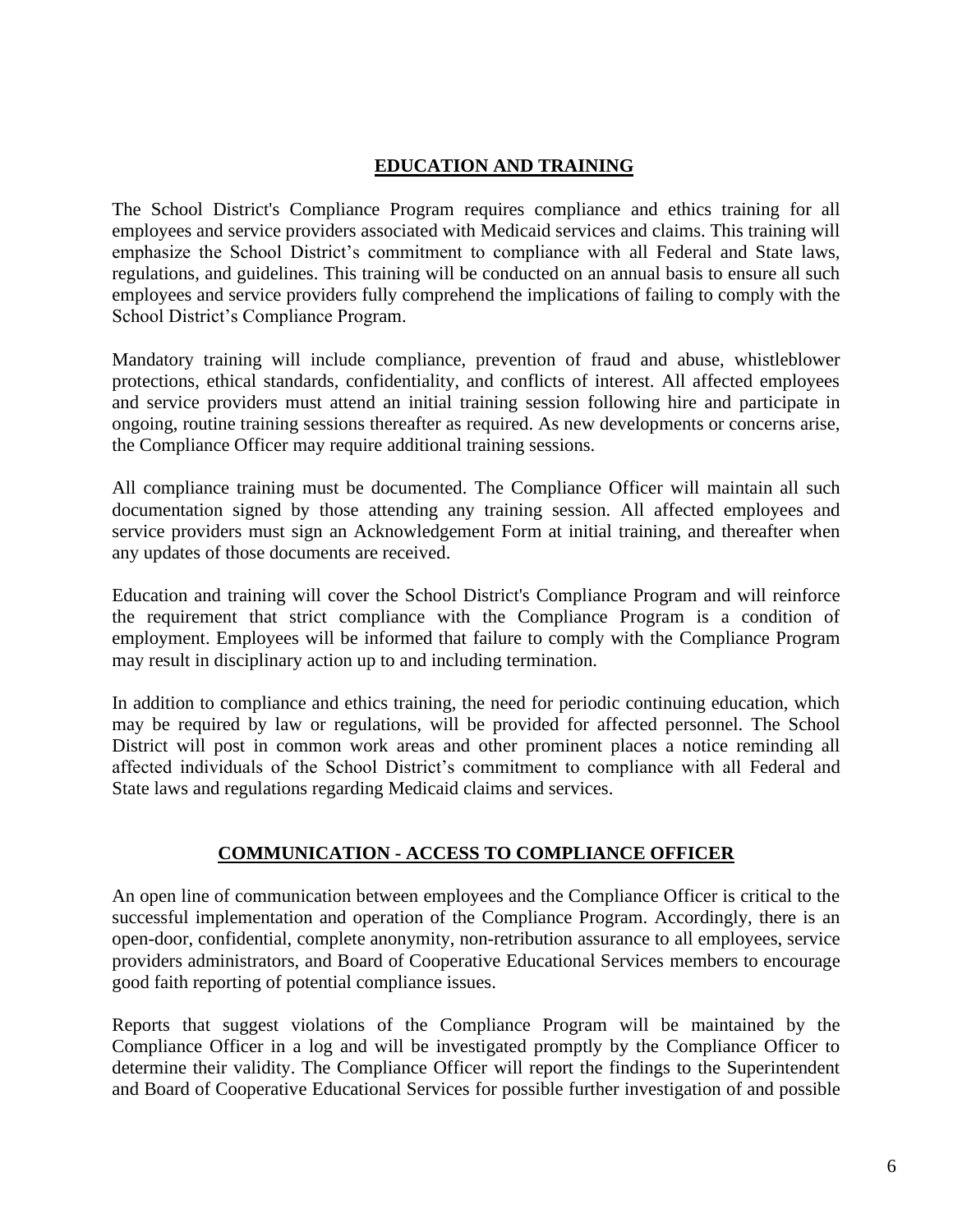corrective action regarding each compliance issue. Identifying and reporting compliance issues may also be made directly to the New York State Department of Health or the Office of the Medicaid Inspector General.

The School District will not penalize, discriminate, or retaliate against anyone who in good faith discloses a practice that violates any law, regulation, or guideline, initiates, cooperates or participates in an investigation, or objects to or refuses to participate in any activity, policy or practice that violates any law, regulation, or guideline.

## **INVESTIGATING, REPORTING AND CORRECTING IDENTIFIED PROBLEMS**

Any and all reports of violations of the School District's Compliance Program regarding Medicaid claims and services will be investigated. The Compliance Officer or designee will conduct an investigation. The investigation will be done promptly and will be conducted under advice of legal counsel as deemed necessary. The purpose of the investigation will be to determine if any violation has occurred. If a violation has occurred, steps will be taken promptly and thoroughly to remedy the violation. The investigation may include interviews, review of relevant documents, and any other information deemed necessary to conduct a thorough investigation. Outside auditors or legal counsel may be retained to assist when deemed necessary. If at the completion of the investigation disciplinary action is required, discipline will be imposed in accordance with applicable law, regulation, and collective bargaining agreement. Law enforcement will also be informed if the conduct may have violated criminal law.

The Compliance Officer will direct that appropriate corrective action be taken to prevent similar violations of the Compliance Program from recurring. Any issue for which corrective action was directed to be taken shall be specifically targeted for monitoring and review in future audits.

## **DISCIPLINARY ACTION**

Failure to comply with the Compliance Program may result in disciplinary action. Discipline may include:

- discipline of individuals who fail to report known non-compliant conduct;
- discipline of individuals involved in non-compliant conduct;
- discipline of individuals involved in encouraging, directing, facilitating, or permitting either actively or passively non-compliant behaviors;
- discipline of supervisors if the misconduct reflected poor supervision or lack of diligence;
- discipline of individuals who intentionally make false statements.

Discipline may include termination of employment.